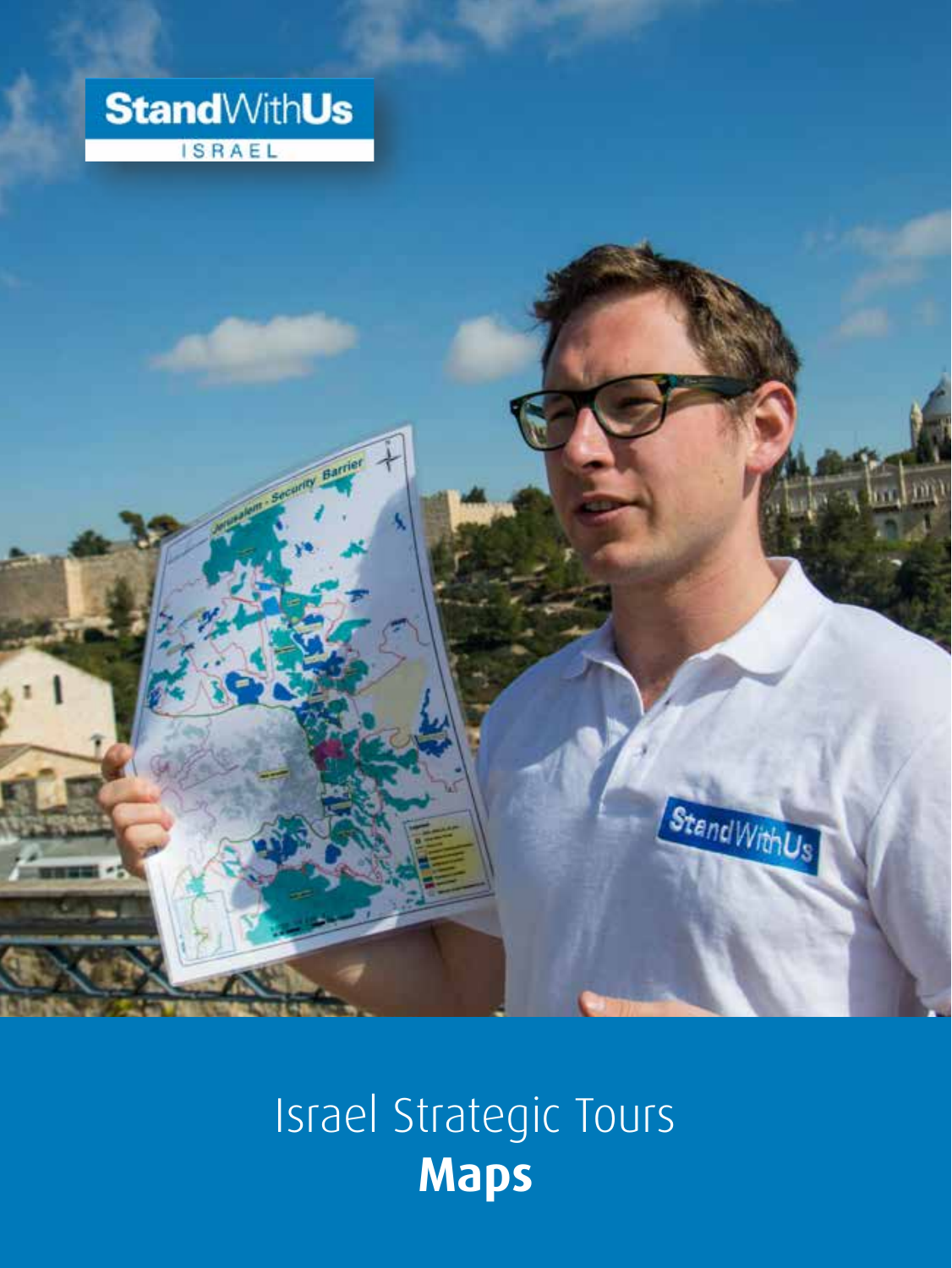

**Population**  $| 827,000$  approx **Jewish population**  $\vert$  515,000 Muslim population | 300,000 **Christian Population** | 12,000 (Jerusalem Institute for Israel Studies)

# Jerusalem

Since King David made the city his capital in the 10th century BCE, Jerusalem has been the geographic center of the Jewish people. For over 3,000 years it was the capital city of Jewish kingdoms and the location of Judaism's holiest site. All of Jewish ritual life revolves around Jerusalem as the nation's spiritual and historical center, as evidenced by the direction of world Jewry's prayers, the recurring blessing of "Next year in Jerusalem" and the mentioning of Jerusalem in the Hebrew Scriptures (aka Old Testament) over 660 times. Jerusalem still remains the nation's spiritual and political center, as it is the capital of the modern State of Israel.

Jerusalem is also of great importance to Christianity and Islam, containing holy sites held in deep reverence by billions of people around the world. For Christians, these include the Church of the Holy Sepulcher, the Garden Tomb, and the Garden of Gethsemane. "Jerusalem" appears some 200 times in the New Testament. Muslim holy sites include the Dome of the Rock and the Al Agsa Mosque situated on what is referred to by Muslims as Haram al Sharif, and by Jews as Temple Mount. Al Agsa is the third holiest mosque in Islam, after the mosques of al-Haram in Mecca and al-Nabawi in Medina. In the Qu'ran neither the word "Jerusalem" nor the Arabic equivalent "Al-Quds" is mentioned, though it is found in later Islamic writings.

Between 1949-1967, Jerusalem was divided between Israeli and Jordanian sectors, to the West (where Israel established its capital) and East of the city, respectively. During those years Jordan banned Jews from living or even visiting eastern Jerusalem, including the Western Wall. Both sides of Jerusalem were reunited as a single city after Israel's defensive war and victory in 1967, and eastern Jerusalem was subsequently annexed by Israel. All of Jerusalem's Arab residents were offered full Israeli citizenship - but most of them refused and received permanent residency instead. One of Israel's first acts in united Jerusalem was to grant free and open access to the holy sites of all faiths, an unprecedented act of religious tolerance. Israel granted Muslim and Christian religious authorities responsibility for managing their respective holy sites - including Muslim administration of the Haram Al-Sharif/Temple Mount, which Jews consider to be their holiest site. Today, there are some 200,000 Jews and 270,000 Palestinian Arabs living in intertwined neighborhoods in the eastern part of Jerusalem (i.e., north, south and east of the city's 1967 borders). The Jerusalem Municipality (which moved to its current location in 1993 so as to sit centrally between the eastern and western sides) is responsible for the infrastructure and education throughout all of

.Jerusalem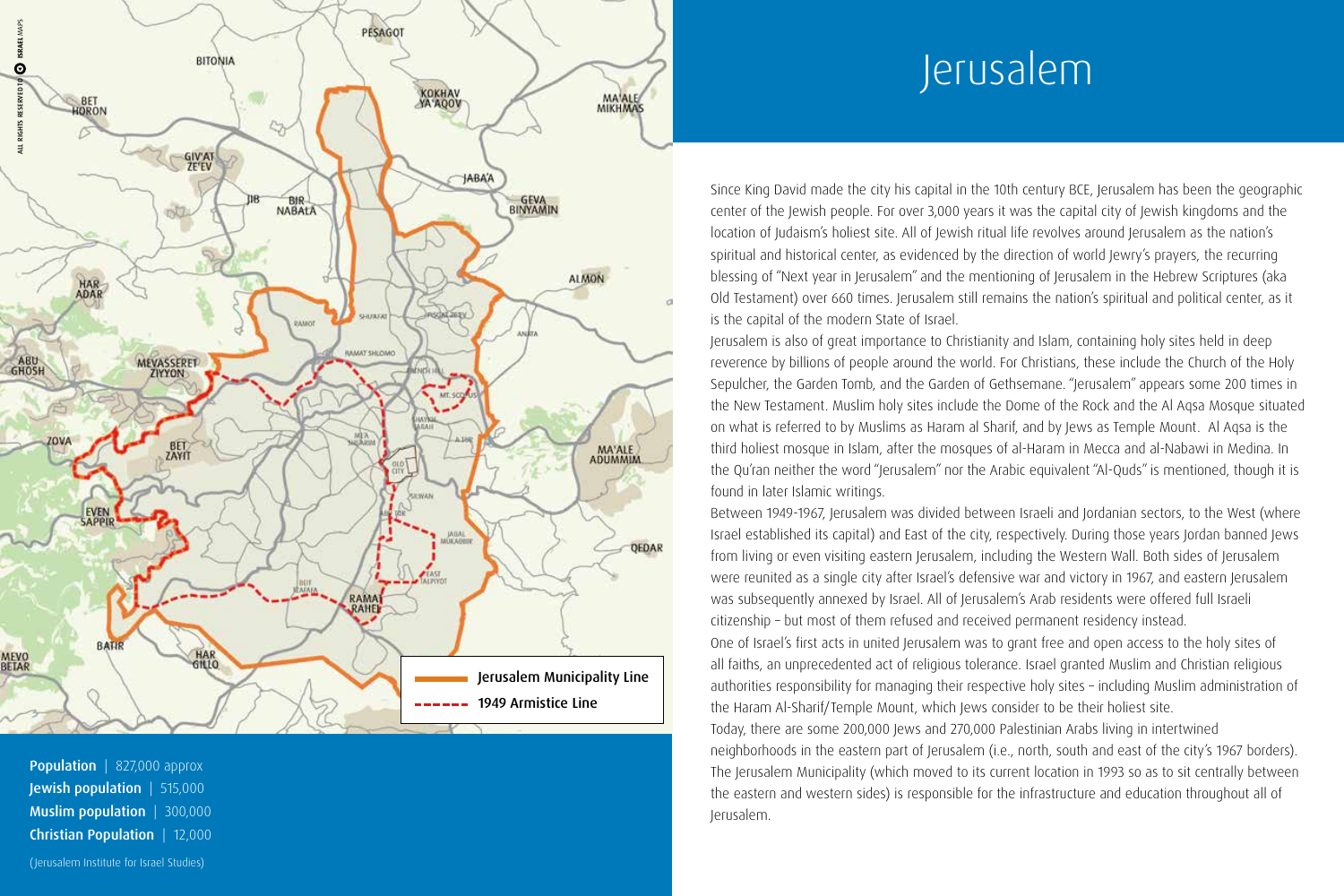

# Judea & Samaria / West Bank

The term "West Bank" is a modern twentieth century designation stemming from its location on the west bank of the Jordan River. For some 3,000 years, however, the territory has been known as Judea and Samaria.

In the aftermath of the 1948 War of Independence, resulting from five Arab states invading the newly established State of Israel, the Kingdom of Transjordan came into occupation of this territory. In 1949, Transjordan annexed the territory, and now being possession of both the east bank and west bank of the River Jordan, renamed itself simply as 'Jordan." An armistice line drawn between Israel and Jordan was marked on the map with a green wax pencil, and it has since been known as "The Green Line." Between 1949-1967, this territory was under Jordanian control, and its Palestinian-Arab population given Jordanian citizenship. During this period, no Jews (Israeli or otherwise) were allowed to reside on the West Bank – the first time in over a thousand years that such a prohibition existed. In 1967, Israel successfully defended itself from attacking Jordanian forces during the Six Day War, conquering (but not annexing) the West Bank and east Jerusalem. As no Palestinian Arab state existed in the region, Israel maintains that the West Bank territories are legally considered "disputed territories."

The 1993 Oslo Accords, signed by Israel and the Palestine Liberation Organization, created the Palestinian Authority (PA) in the West Bank and Gaza Strip. The agreement entailed the division of the West Bank into three different areas of control. 95% percent of West Bank Palestinians live either in Area A (full PA civil and security administration) or Area B (PA civil administration, joint PA-IDF security) - which makes up 40% of the West Bank. 60% of the West Bank, known as Area C, is under full Israeli administration and the Israeli communities there make up 1.7% of the entire West Bank landscape. Although the agreement was meant to be a transitional phase to a final peace settlement, the breakdown of the Oslo Accords and subsequent Second Intifada - the wave of terror attacks - led to a freezing of the peace process.

Future borders are to be determined through negotiations between Israel and the Palestinian .Authority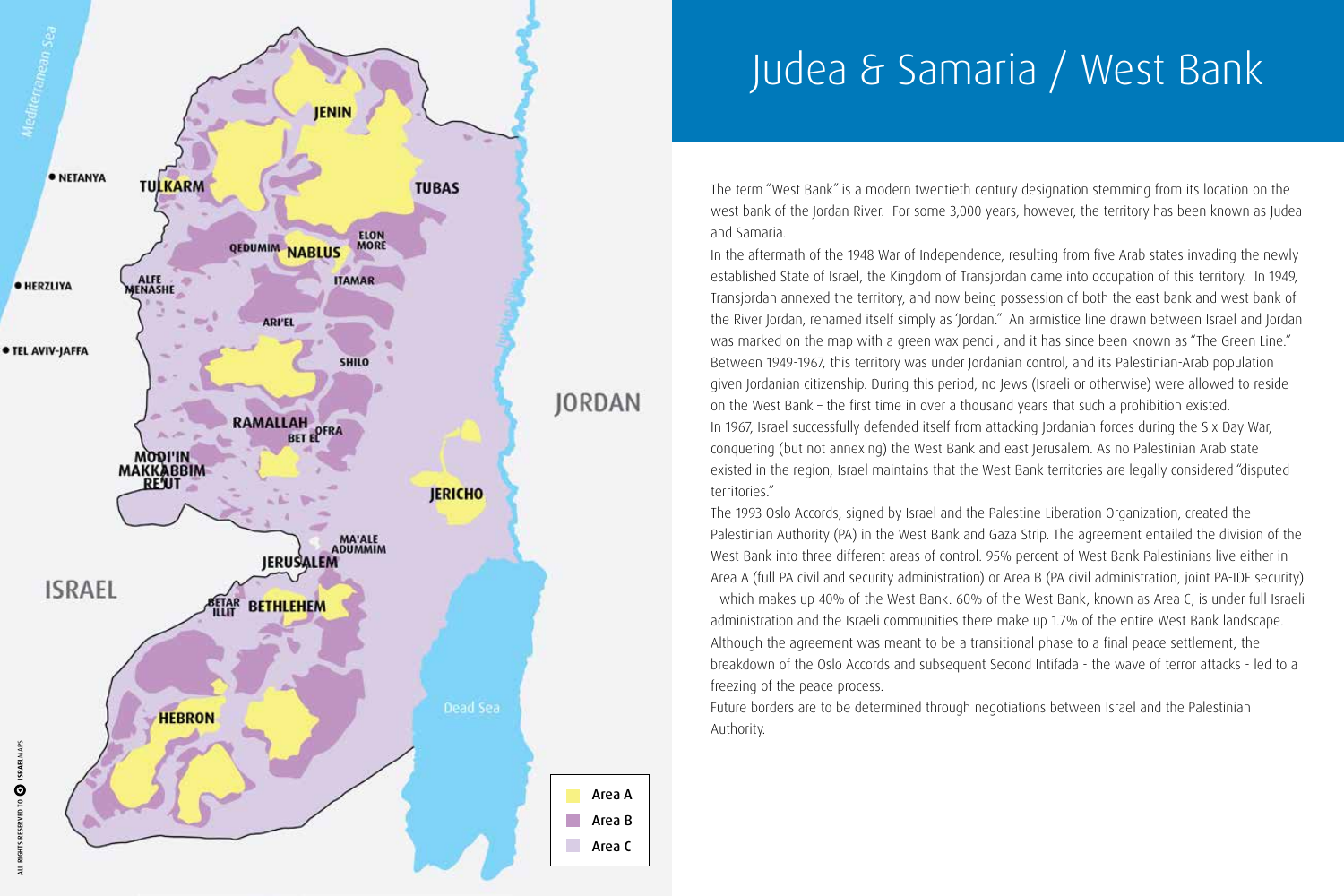

6 5 Syria Syria Mediterranean Sea Jordan Jordan **Soft**<br>of site **Quilt**<br>coll Suez of Sues MAPS **ISRAEL**  MAPS **ISRAEL**   $\mathbf Q$  ISRAEL MAPS Saudi Saudi Egypt Egypt  $\odot$ Red Sea Red Sea

## Evolution of the Middle East

The League of Nations recognized the deep ties of the Jewish People to their historic homeland, and established the British Mandate of Palestine.

This is modern Israel's story in maps.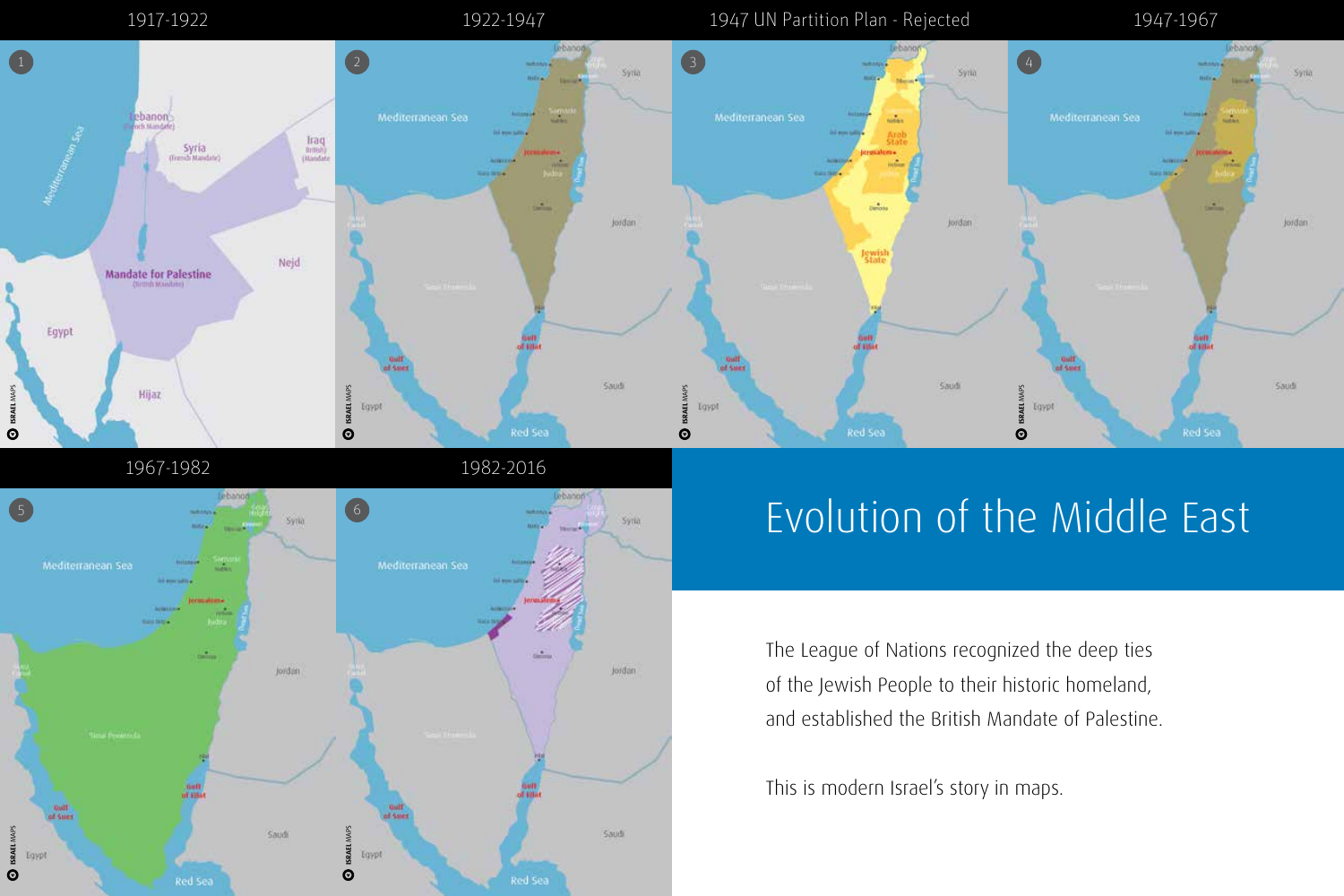# Map Israel

Ę <u> v</u>

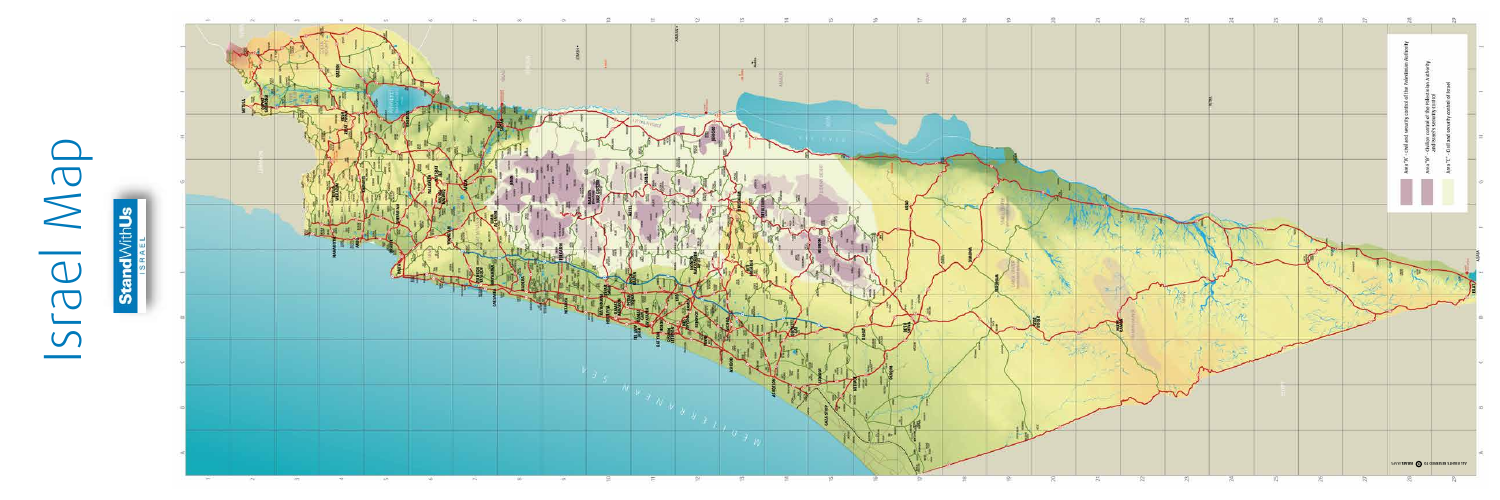

## Gaza Border

Gaza is a 4000-year-old port city that has been a place of contention for multiple nations throughout history. During the time of the Bible (between 12th-7th centuries BCE), Gaza was home to the enemy of the ancient Israelites, the Philistines, who originated in the Aegean Sea.

After destroying Jerusalem and the Temple in 70 CE, the Romans renamed Judea "Palestina" after the Philistines. Many scholars believe this was an intentional slight to the defeated Judeans (Jews) for their ill-fated rebellion against Rome.

At 1948 war's end, Eqyptian forces occupied a strip of land that included Gaza City, known as the "Gaza Strip." Gaza remained under Eqyptian occupation, and became a launching pad for numerous terror attacks into Israel until the entire Sinai Peninsula and Gaza Strip were conquered by Israel during the Six Day War.

Now under Israeli rule, Jewish communities were built within the Gaza Strip to strengthen the borders and create a continuous Israeli-controlled territory between the Sinai Peninsula and the rest of the country. In 1982, Israel returned the entire Sinai Peninsula to Egypt as part of the Camp David Peace Accords. In 2005 Israel unilaterally evacuated all the Jewish communities in the Gaza Strip - some 8,000 people - and withdrew its military, handing it over to the Palestinian Authority.

In 2006, Hamas - an internationally recognized jihadist terror organization with the stated mission of destroying Israel - won elections to the Palestinian Authority. In 2007, Hamas wrested control of the Gaza Strip from the Palestinian Fatah faction in a brief civil war. Since then, Hamas and other terror groups (such as Palestinian Islamic Jihad) have used the Gaza Strip as a base of military operations and fired nearly 16,000 rockets into Israeli cities, towns and villages. These rockets are mostly fired from civilian neighborhoods, turning Gazans into human .shields

Israeli residents living near Gaza live under the constant threat of these rocket attacks. They have 7-15 seconds to run for cover - requiring Israel to construct multiple shelters, which allow for a quick escape to relative safety. Increased rocket attacks, combined with cross-border raids (including the kidnapping of Israeli soldier Gilad Shalit to Gaza in 2006) led Israel to conduct Operation Cast Lead in 2008 - the first of three such Israeli incursions into Gaza. (Shalit was held incommunicado for five years and released in exchange for 1,027 Palestinian prisoners, most of them convicted terrorists). Following only two years of relative quiet, a surge in Hamas-fired rockets in 2012 compelled Israel to undertake eight days of surgically targeted airstrikes known as Operation Pillar of Defense. Protective Edge - the most recent mission into Gaza - took place in 2014, following the kidnapping and murder of three Israeli teenagers by Hamas terrorists, and parallel rocket and cross-border tunnels attacks by their comrades in Gaza.

In view of all of this, Israel finds itself faced with the difficult moral and legal obligation to defend its civilians from rocket and other terror attacks that disrupt daily lives, while trying to allow for Gaza citizens to have some form of quality of life. Israel provides water and electricity to Gaza, and permits and facilitates nearly 1,000 truckloads of humanitarian supplies daily into the Gaza Strip, banning only dual-use items that can be utilized for military purposes.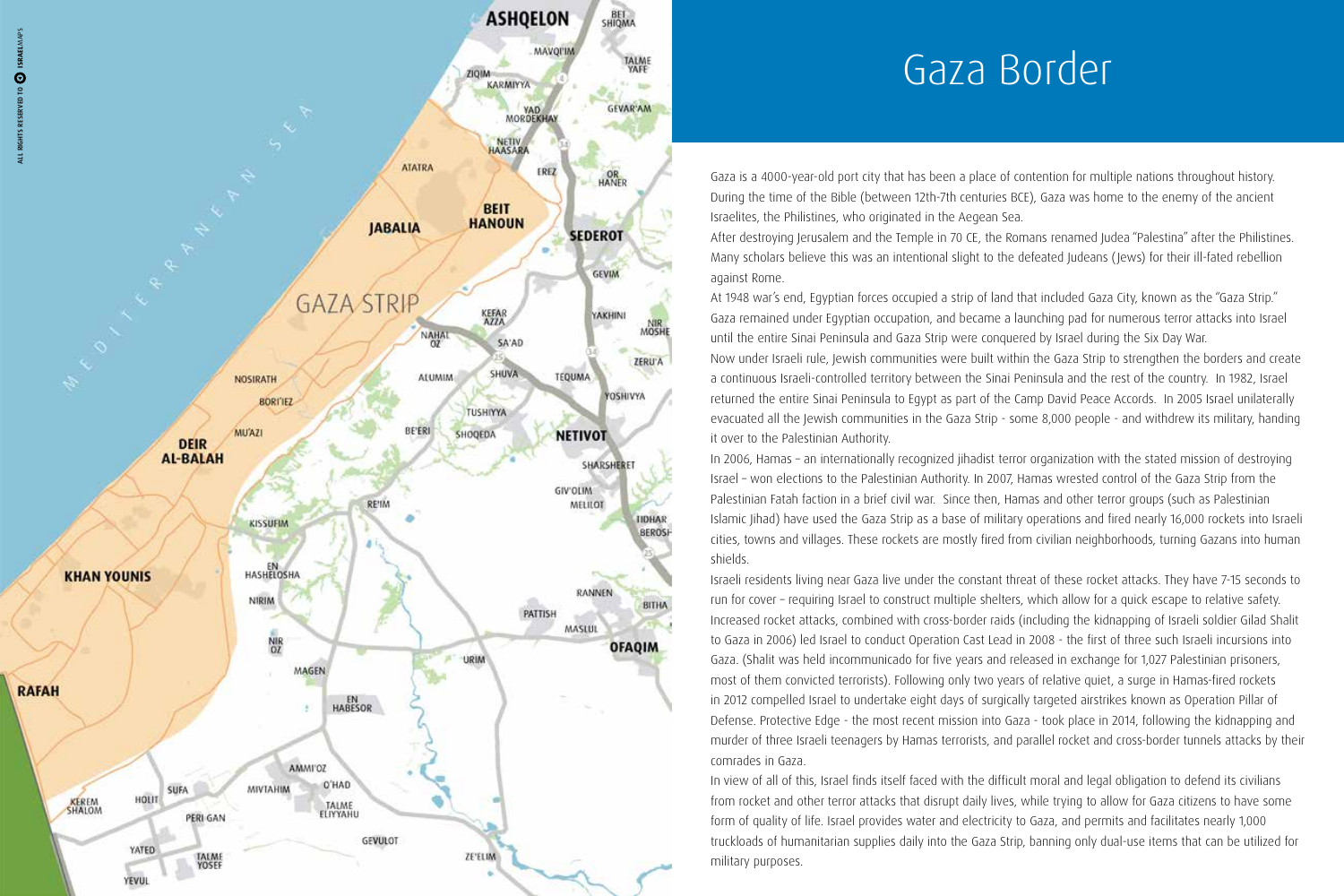MAPS **ISRAEL**

 $\odot$ 

ALL RIGHTS RESERVED TO